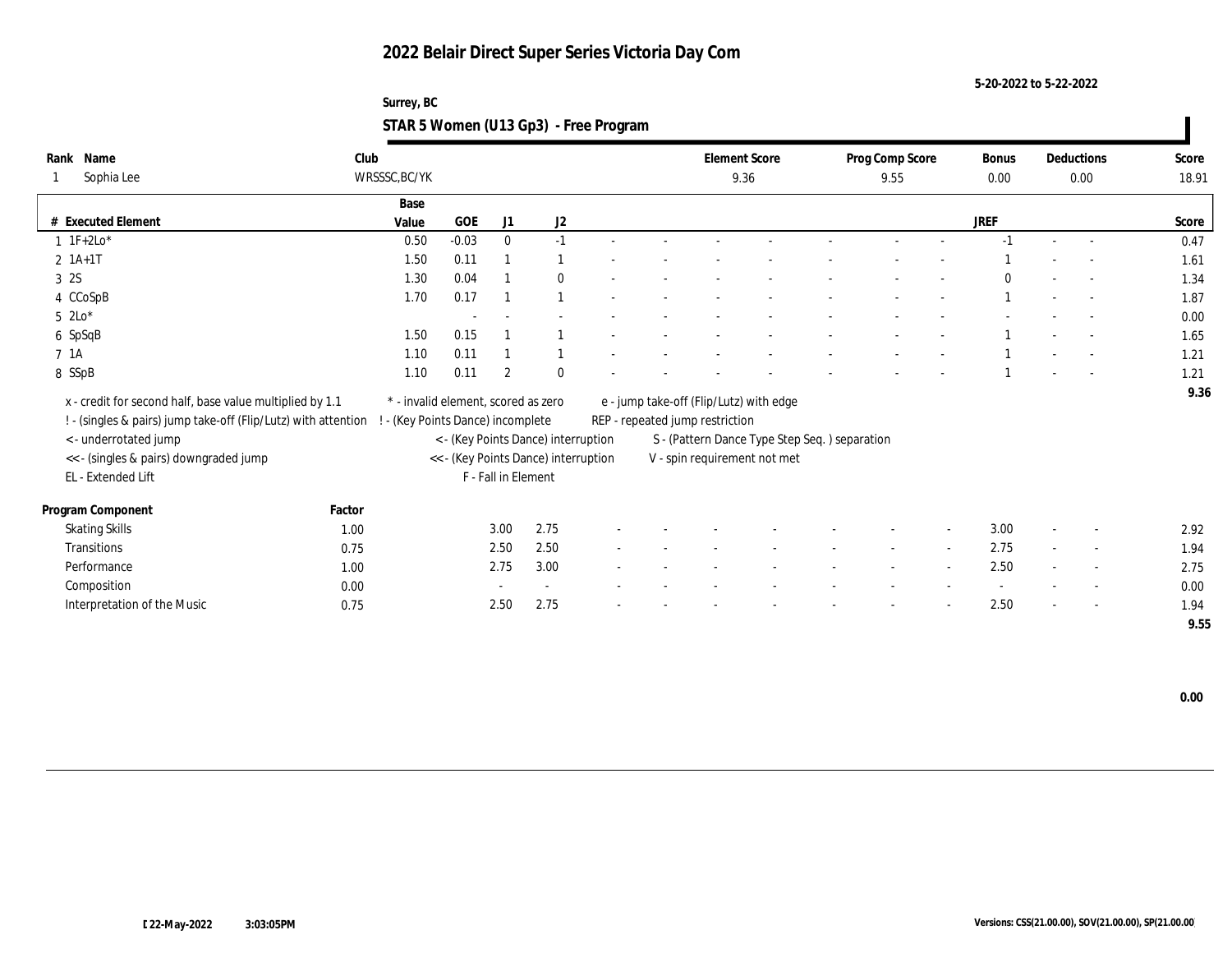**5-20-2022 to 5-22-2022**

| Rank Name                                                                                        | Club   |                                     |            |                     |                                      |  |                                 | <b>Element Score</b>                          | Prog Comp Score |                          | <b>Bonus</b> |        | Deductions               | Score |
|--------------------------------------------------------------------------------------------------|--------|-------------------------------------|------------|---------------------|--------------------------------------|--|---------------------------------|-----------------------------------------------|-----------------|--------------------------|--------------|--------|--------------------------|-------|
| Claire Liu<br>2                                                                                  |        | Kerrisdale FSC, BC/YK               |            |                     |                                      |  |                                 | 10.30                                         | 8.07            |                          | 0.00         |        | 0.00                     | 18.37 |
|                                                                                                  |        | Base                                |            |                     |                                      |  |                                 |                                               |                 |                          |              |        |                          |       |
| # Executed Element                                                                               |        | Value                               | <b>GOE</b> | J1                  | J2                                   |  |                                 |                                               |                 |                          | <b>JREF</b>  |        |                          | Score |
| 1 2Lo                                                                                            |        | 1.70                                | $-0.23$    | $-1$                | $-2$                                 |  |                                 |                                               |                 |                          |              |        | $\overline{a}$           | 1.47  |
| 2 2S                                                                                             |        | 1.30                                | $-0.13$    | $-1$                | $-1$                                 |  |                                 |                                               |                 |                          |              |        |                          | 1.17  |
| $3 \; 1A+1T$                                                                                     |        | 1.50                                | 0.00       | $\mathbf{0}$        | $\mathbf{0}$                         |  |                                 |                                               |                 |                          | $\bf{0}$     |        |                          | 1.50  |
| 4 CCoSpB (V)                                                                                     |        | 1.28                                | $-0.04$    |                     | $-1$                                 |  |                                 |                                               |                 |                          | $-1$         |        | $\sim$                   | 1.24  |
| $5$ 1Lz+1Lo                                                                                      |        | 1.10                                | $-0.10$    | $-3$                | $-1$                                 |  |                                 |                                               |                 |                          | $-1$         |        | $\sim$                   | 1.00  |
| 6 SpSqB                                                                                          |        | 1.50                                | 0.15       |                     |                                      |  |                                 |                                               |                 |                          |              |        |                          | 1.65  |
| 7 1A                                                                                             |        | 1.10                                | 0.00       | $\theta$            | $\bf{0}$                             |  |                                 |                                               |                 |                          | $\Omega$     |        |                          | 1.10  |
| 8 SSpB                                                                                           |        | 1.10                                | 0.07       |                     | $\mathbf{0}$                         |  |                                 |                                               |                 |                          |              |        | $\overline{a}$           | 1.17  |
| x - credit for second half, base value multiplied by 1.1                                         |        | * - invalid element, scored as zero |            |                     |                                      |  |                                 | e - jump take-off (Flip/Lutz) with edge       |                 |                          |              |        |                          | 10.30 |
| ! - (singles & pairs) jump take-off (Flip/Lutz) with attention ! - (Key Points Dance) incomplete |        |                                     |            |                     |                                      |  | REP - repeated jump restriction |                                               |                 |                          |              |        |                          |       |
| <- underrotated jump                                                                             |        |                                     |            |                     | < - (Key Points Dance) interruption  |  |                                 | S - (Pattern Dance Type Step Seq.) separation |                 |                          |              |        |                          |       |
| << - (singles & pairs) downgraded jump                                                           |        |                                     |            |                     | << - (Key Points Dance) interruption |  |                                 | V - spin requirement not met                  |                 |                          |              |        |                          |       |
| EL - Extended Lift                                                                               |        |                                     |            | F - Fall in Element |                                      |  |                                 |                                               |                 |                          |              |        |                          |       |
| Program Component                                                                                | Factor |                                     |            |                     |                                      |  |                                 |                                               |                 |                          |              |        |                          |       |
| <b>Skating Skills</b>                                                                            | 1.00   |                                     |            | 2.75                | 2.00                                 |  |                                 |                                               |                 |                          | 2.25         | $\sim$ | $\sim$                   | 2.33  |
| <b>Transitions</b>                                                                               | 0.75   |                                     |            | 2.25                | 2.25                                 |  |                                 |                                               | $\sim$          | $\sim$                   | 2.00         | $\sim$ | $\sim$                   | 1.63  |
| Performance                                                                                      | 1.00   |                                     |            | 2.50                | 2.50                                 |  |                                 |                                               |                 | $\overline{\phantom{a}}$ | 2.25         |        | $\sim$                   | 2.42  |
| Composition                                                                                      | 0.00   |                                     |            |                     | $\sim$                               |  |                                 |                                               |                 |                          |              |        | $\sim$                   | 0.00  |
| Interpretation of the Music                                                                      | 0.75   |                                     |            | 2.25                | 2.25                                 |  |                                 |                                               |                 |                          | 2.25         |        | $\overline{\phantom{a}}$ | 1.69  |
|                                                                                                  |        |                                     |            |                     |                                      |  |                                 |                                               |                 |                          |              |        |                          | 8.07  |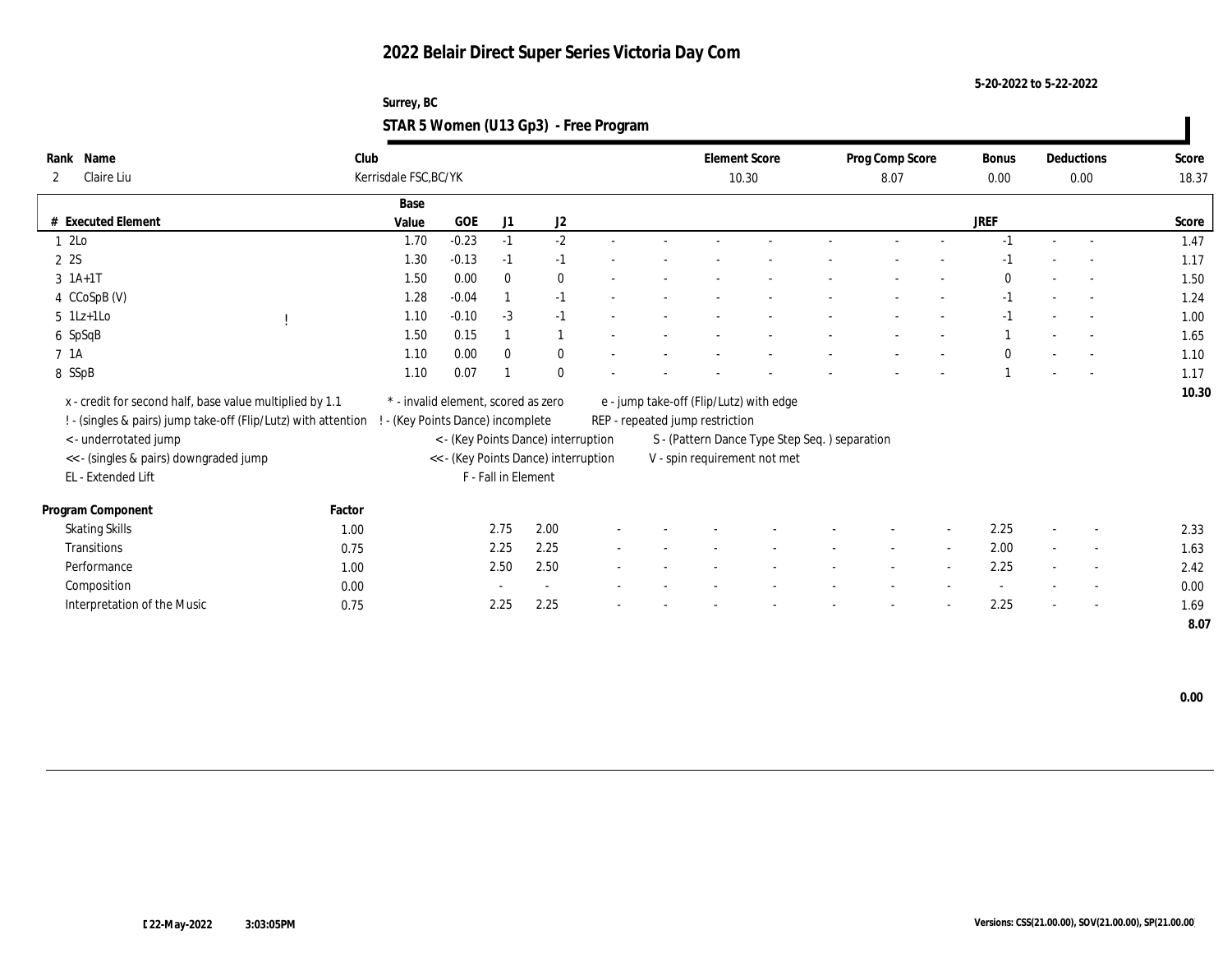**5-20-2022 to 5-22-2022**

### **Surrey, BC STAR 5 Women (U13 Gp3) - Free Program**

| Name<br>Rank                                                   | Club   |                                     |            |                     |                                      |  |                                 | <b>Element Score</b>                          | Prog Comp Score |        | <b>Bonus</b> |        | Deductions               | Score |
|----------------------------------------------------------------|--------|-------------------------------------|------------|---------------------|--------------------------------------|--|---------------------------------|-----------------------------------------------|-----------------|--------|--------------|--------|--------------------------|-------|
| Chloe Chong<br>3                                               |        | Burnaby FSC, BC/YK                  |            |                     |                                      |  |                                 | 9.93                                          | 8.43            |        | 0.00         |        | 0.20                     | 18.16 |
|                                                                |        | Base                                |            |                     |                                      |  |                                 |                                               |                 |        |              |        |                          |       |
| # Executed Element                                             |        | Value                               | <b>GOE</b> | J1                  | J2                                   |  |                                 |                                               |                 |        | <b>JREF</b>  |        |                          | Score |
| 1 FCSpB                                                        |        | 1.60                                | $-0.21$    | $-1$                | $-2$                                 |  |                                 |                                               |                 |        |              | $\sim$ | $\overline{a}$           | 1.39  |
| $2 \; 1A+1T$                                                   |        | 1.50                                | 0.00       | $\mathbf{0}$        | $\bf{0}$                             |  |                                 |                                               |                 |        | $\Omega$     |        |                          | 1.50  |
| $3 \, 2S <$                                                    |        | 1.04                                | $-0.52$    | $-5$                | $-5$                                 |  |                                 |                                               |                 |        | -5           |        |                          | 0.52  |
| $4$ 1Lz+1Lo                                                    |        | 1.10                                | 0.02       |                     | $\bf{0}$                             |  |                                 |                                               |                 |        | $\mathbf{0}$ |        | $\sim$                   | 1.12  |
| 5 SpSqB                                                        |        | 1.50                                | 0.00       | $\mathbf{0}$        | $\mathbf{0}$                         |  |                                 |                                               |                 |        | $\mathbf{0}$ |        | $\sim$                   | 1.50  |
| 6 1A                                                           |        | 1.10                                | 0.00       | $\mathbf{0}$        | $\bf{0}$                             |  |                                 |                                               |                 |        | $\mathbf{0}$ |        |                          | 1.10  |
| $7 \text{ } 2 \text{Lo} <$                                     |        | 1.36                                | $-0.32$    | $-3$                | $-2$                                 |  |                                 |                                               |                 |        | $-2$         |        |                          | 1.04  |
| 8 CCoSpB                                                       |        | 1.70                                | 0.06       |                     | $\mathbf{0}$                         |  |                                 |                                               |                 |        | $\mathbf{0}$ |        |                          | 1.76  |
| x - credit for second half, base value multiplied by 1.1       |        | * - invalid element, scored as zero |            |                     |                                      |  |                                 | e - jump take-off (Flip/Lutz) with edge       |                 |        |              |        |                          | 9.93  |
| ! - (singles & pairs) jump take-off (Flip/Lutz) with attention |        | ! - (Key Points Dance) incomplete   |            |                     |                                      |  | REP - repeated jump restriction |                                               |                 |        |              |        |                          |       |
| <- underrotated jump                                           |        |                                     |            |                     | < - (Key Points Dance) interruption  |  |                                 | S - (Pattern Dance Type Step Seq.) separation |                 |        |              |        |                          |       |
| << - (singles & pairs) downgraded jump                         |        |                                     |            |                     | << - (Key Points Dance) interruption |  |                                 | V - spin requirement not met                  |                 |        |              |        |                          |       |
| EL - Extended Lift                                             |        |                                     |            | F - Fall in Element |                                      |  |                                 |                                               |                 |        |              |        |                          |       |
|                                                                | Factor |                                     |            |                     |                                      |  |                                 |                                               |                 |        |              |        |                          |       |
| Program Component<br><b>Skating Skills</b>                     |        |                                     |            | 2.50                | 2.50                                 |  |                                 |                                               |                 |        | 2.50         |        |                          |       |
|                                                                | 1.00   |                                     |            | 2.50                | 2.50                                 |  |                                 |                                               |                 |        | 2.25         |        |                          | 2.50  |
| Transitions                                                    | 0.75   |                                     |            |                     |                                      |  |                                 |                                               |                 | $\sim$ |              |        | $\overline{\phantom{a}}$ | 1.82  |
| Performance                                                    | 1.00   |                                     |            | 2.75                | 2.25                                 |  |                                 |                                               |                 |        | 2.25         |        |                          | 2.42  |
| Composition                                                    | 0.00   |                                     |            |                     | $\sim$                               |  |                                 |                                               |                 |        |              |        | $\sim$                   | 0.00  |
| Interpretation of the Music                                    | 0.75   |                                     |            | 2.25                | 2.75                                 |  |                                 |                                               |                 |        | 1.75         |        | $\overline{a}$           | 1.69  |
|                                                                |        |                                     |            |                     |                                      |  |                                 |                                               |                 |        |              |        |                          | 8.43  |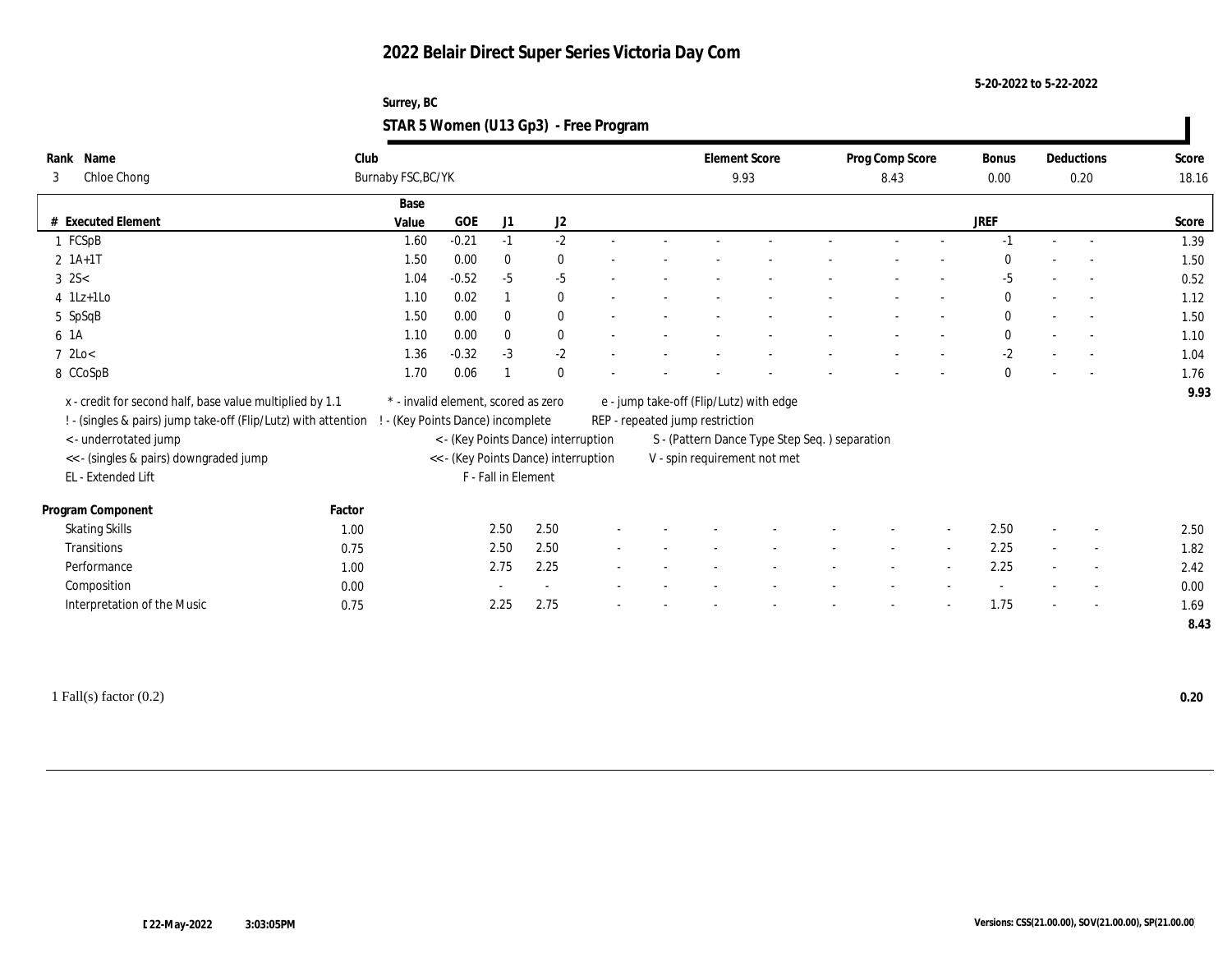**5-20-2022 to 5-22-2022**

| Rank Name                                                      | Club   |                                     |         |                     |                                      |  |                                 | <b>Element Score</b>                           | Prog Comp Score |                          | <b>Bonus</b> |                          | Deductions               | Score |
|----------------------------------------------------------------|--------|-------------------------------------|---------|---------------------|--------------------------------------|--|---------------------------------|------------------------------------------------|-----------------|--------------------------|--------------|--------------------------|--------------------------|-------|
| Naomi Ammann<br>4                                              |        | Derrick FSC, AB/NT/NU               |         |                     |                                      |  |                                 | 9.65                                           | 7.75            |                          | 0.00         |                          | 0.00                     | 17.40 |
|                                                                |        | Base                                |         |                     |                                      |  |                                 |                                                |                 |                          |              |                          |                          |       |
| # Executed Element                                             |        | Value                               | GOE     | J <sub>1</sub>      | $\mathrm{J}2$                        |  |                                 |                                                |                 |                          | JREF         |                          |                          | Score |
| $1 \t1F$                                                       |        | 0.50                                | 0.00    | $\bf{0}$            | $\mathbf{0}$                         |  |                                 |                                                |                 |                          | $\Omega$     | $\sim$                   |                          | 0.50  |
| $2\,2S$                                                        |        | 1.30                                | $-0.22$ | $-3$                | $-1$                                 |  |                                 |                                                |                 |                          | -1           |                          |                          | 1.08  |
| 3 SSpB                                                         |        | 1.10                                | 0.00    |                     | $-1$                                 |  |                                 |                                                |                 |                          | $\mathbf{0}$ |                          |                          | 1.10  |
| $4 \; 1A+1T$                                                   |        | 1.50                                | 0.00    | $\mathbf{0}$        | $\bf{0}$                             |  |                                 |                                                |                 |                          | $\mathbf{0}$ | $\sim$                   | $\sim$                   | 1.50  |
| $5$ 1Lo+1Lo                                                    |        | 1.00                                | 0.02    |                     | $\mathbf{0}$                         |  |                                 |                                                |                 |                          | $\mathbf{0}$ |                          | $\sim$                   | 1.02  |
| 6 SpSqB                                                        |        | 1.50                                | 0.15    |                     | $\mathbf{1}$                         |  |                                 |                                                |                 |                          |              |                          |                          | 1.65  |
| 7 1A                                                           |        | 1.10                                | 0.00    | $\mathbf{0}$        | $\bf{0}$                             |  |                                 |                                                |                 |                          | $\mathbf{0}$ |                          |                          | 1.10  |
| 8 CCoSpB                                                       |        | 1.70                                | 0.00    |                     | $-1$                                 |  |                                 |                                                |                 |                          | $\mathbf{0}$ |                          |                          | 1.70  |
| x - credit for second half, base value multiplied by 1.1       |        | * - invalid element, scored as zero |         |                     |                                      |  |                                 | e - jump take-off (Flip/Lutz) with edge        |                 |                          |              |                          |                          | 9.65  |
| ! - (singles & pairs) jump take-off (Flip/Lutz) with attention |        | - (Key Points Dance) incomplete     |         |                     |                                      |  | REP - repeated jump restriction |                                                |                 |                          |              |                          |                          |       |
| < - underrotated jump                                          |        |                                     |         |                     | < - (Key Points Dance) interruption  |  |                                 | S - (Pattern Dance Type Step Seq. ) separation |                 |                          |              |                          |                          |       |
| << - (singles & pairs) downgraded jump                         |        |                                     |         |                     | << - (Key Points Dance) interruption |  |                                 | V - spin requirement not met                   |                 |                          |              |                          |                          |       |
| EL - Extended Lift                                             |        |                                     |         | F - Fall in Element |                                      |  |                                 |                                                |                 |                          |              |                          |                          |       |
| Program Component                                              | Factor |                                     |         |                     |                                      |  |                                 |                                                |                 |                          |              |                          |                          |       |
| <b>Skating Skills</b>                                          | 1.00   |                                     |         | 2.50                | 2.25                                 |  |                                 |                                                |                 |                          | 2.25         | $\overline{\phantom{a}}$ | $\sim$                   | 2.33  |
| Transitions                                                    | 0.75   |                                     |         | 2.50                | 2.00                                 |  |                                 |                                                | $\sim$          | $\overline{\phantom{a}}$ | 1.75         | $\sim$                   | $\sim$                   | 1.56  |
| Performance                                                    | 1.00   |                                     |         | 2.75                | 2.25                                 |  |                                 |                                                |                 |                          | 2.25         |                          | $\sim$                   | 2.42  |
| Composition                                                    | 0.00   |                                     |         |                     | $\overline{\phantom{a}}$             |  |                                 |                                                |                 |                          |              |                          | $\overline{\phantom{a}}$ | 0.00  |
| Interpretation of the Music                                    | 0.75   |                                     |         | 2.25                | 1.75                                 |  |                                 |                                                |                 |                          | 1.75         |                          |                          | 1.44  |
|                                                                |        |                                     |         |                     |                                      |  |                                 |                                                |                 |                          |              |                          | $\sim$                   | 7.75  |
|                                                                |        |                                     |         |                     |                                      |  |                                 |                                                |                 |                          |              |                          |                          |       |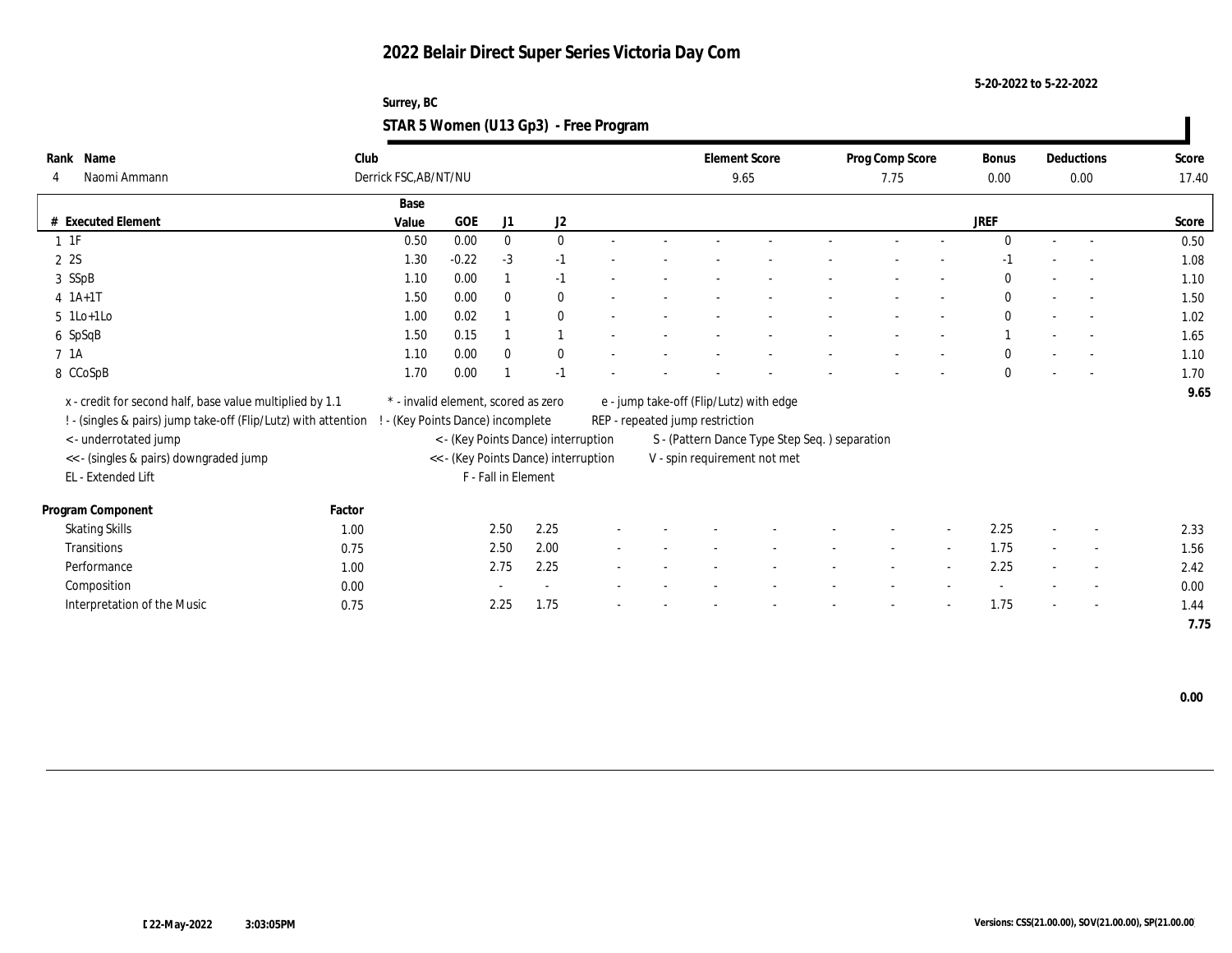**5-20-2022 to 5-22-2022**

### **Surrey, BC STAR 5 Women (U13 Gp3) - Free Program**

|         | Rank Name                                                      | Club   |                                     |            |                     |                                      |                                 |  | <b>Element Score</b> |                                               | Prog Comp Score |        | Bonus        |        | Deductions               | Score |
|---------|----------------------------------------------------------------|--------|-------------------------------------|------------|---------------------|--------------------------------------|---------------------------------|--|----------------------|-----------------------------------------------|-----------------|--------|--------------|--------|--------------------------|-------|
| 5       | Keanna Royce                                                   |        | Coquitlam SC, BC/YK                 |            |                     |                                      |                                 |  | 9.65                 |                                               | 7.79            |        | 0.00         |        | 0.20                     | 17.24 |
|         |                                                                |        | Base                                |            |                     |                                      |                                 |  |                      |                                               |                 |        |              |        |                          |       |
|         | # Executed Element                                             |        | Value                               | <b>GOE</b> | J1                  | $\mathrm{J}2$                        |                                 |  |                      |                                               |                 |        | <b>JREF</b>  |        |                          | Score |
|         | $1$ 1A+1Lo                                                     |        | 1.60                                | 0.00       | $\bf{0}$            | $\bf{0}$                             |                                 |  |                      |                                               |                 |        | $\theta$     |        |                          | 1.60  |
| 2 2S    |                                                                |        | 1.30                                | $-0.52$    | $-5$                | $-2$                                 |                                 |  |                      |                                               |                 |        | $-5$         |        |                          | 0.78  |
|         | 3 CCoSpB                                                       |        | 1.70                                | 0.06       | $\mathbf{0}$        | $\mathbf{1}$                         |                                 |  |                      |                                               |                 |        | $\mathbf{0}$ |        |                          | 1.76  |
| $4$ 1F  |                                                                |        | 0.50                                | 0.00       | $\mathbf{0}$        | $\bf{0}$                             |                                 |  |                      |                                               |                 |        | $\mathbf{0}$ | $\sim$ | $\overline{a}$           | 0.50  |
| $5\;1A$ |                                                                |        | 1.10                                | 0.00       | $\mathbf{0}$        | $\bf{0}$                             |                                 |  |                      |                                               |                 |        | $\mathbf{0}$ | $\sim$ | $\sim$                   | 1.10  |
|         | $6 \text{ 1Lz+1T}$                                             |        | 1.00                                | 0.00       | $\mathbf{0}$        | $\bf{0}$                             |                                 |  |                      |                                               |                 |        | $\mathbf{0}$ |        | $\sim$                   | 1.00  |
|         | 7 SpSqB                                                        |        | 1.50                                | 0.20       |                     | $\mathbf{2}$                         |                                 |  |                      |                                               |                 |        |              |        |                          | 1.70  |
| 8 SSpB  |                                                                |        | 1.10                                | 0.11       |                     |                                      |                                 |  |                      |                                               |                 |        |              |        |                          | 1.21  |
|         | x - credit for second half, base value multiplied by 1.1       |        | * - invalid element, scored as zero |            |                     |                                      |                                 |  |                      | e - jump take-off (Flip/Lutz) with edge       |                 |        |              |        |                          | 9.65  |
|         | ! - (singles & pairs) jump take-off (Flip/Lutz) with attention |        | - (Key Points Dance) incomplete     |            |                     |                                      | REP - repeated jump restriction |  |                      |                                               |                 |        |              |        |                          |       |
|         | <- underrotated jump                                           |        |                                     |            |                     | < - (Key Points Dance) interruption  |                                 |  |                      | S - (Pattern Dance Type Step Seq.) separation |                 |        |              |        |                          |       |
|         | << - (singles & pairs) downgraded jump                         |        |                                     |            |                     | << - (Key Points Dance) interruption |                                 |  |                      | V - spin requirement not met                  |                 |        |              |        |                          |       |
|         | EL - Extended Lift                                             |        |                                     |            | F - Fall in Element |                                      |                                 |  |                      |                                               |                 |        |              |        |                          |       |
|         |                                                                |        |                                     |            |                     |                                      |                                 |  |                      |                                               |                 |        |              |        |                          |       |
|         | Program Component                                              | Factor |                                     |            |                     |                                      |                                 |  |                      |                                               |                 |        |              |        |                          |       |
|         | <b>Skating Skills</b>                                          | 1.00   |                                     |            | 2.25                | 2.25                                 |                                 |  |                      |                                               |                 |        | 2.50         |        | $\overline{\phantom{a}}$ | 2.33  |
|         | Transitions                                                    | 0.75   |                                     |            | 2.00                | 2.00                                 |                                 |  |                      |                                               | $\sim$          | $\sim$ | 2.00         | $\sim$ | $\overline{\phantom{a}}$ | 1.50  |
|         | Performance                                                    | 1.00   |                                     |            | 2.25                | 2.50                                 |                                 |  |                      |                                               |                 |        | 2.25         |        | $\sim$                   | 2.33  |
|         | Composition                                                    | 0.00   |                                     |            |                     | $\sim$                               |                                 |  |                      |                                               |                 |        |              |        | $\overline{\phantom{a}}$ | 0.00  |
|         | Interpretation of the Music                                    | 0.75   |                                     |            | 2.25                | 2.50                                 |                                 |  |                      |                                               |                 |        | 1.75         |        | $\sim$                   | 1.63  |
|         |                                                                |        |                                     |            |                     |                                      |                                 |  |                      |                                               |                 |        |              |        |                          | 7.79  |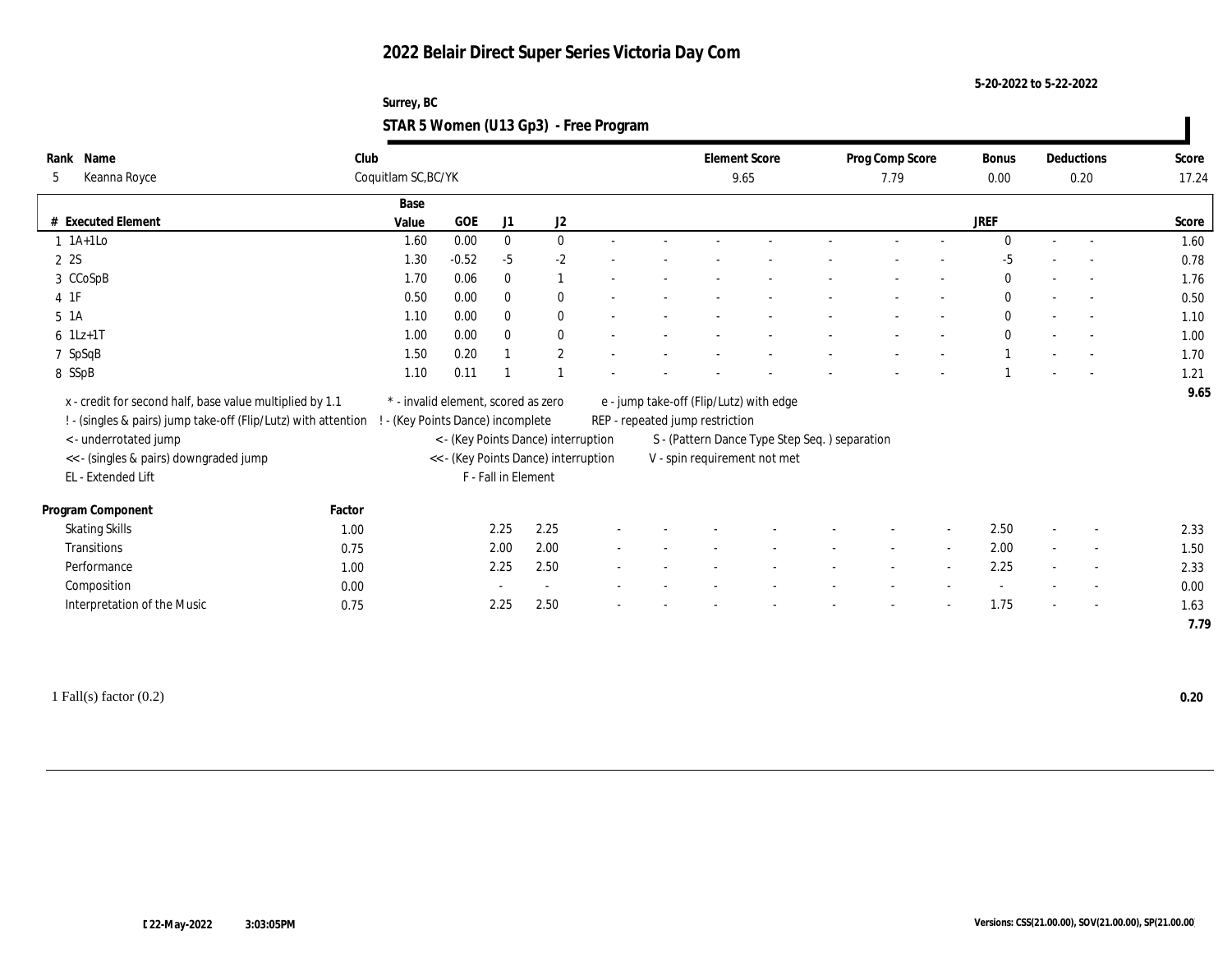**5-20-2022 to 5-22-2022**

### **Surrey, BC STAR 5 Women (U13 Gp3) - Free Program**

| Name<br>Rank                                                   | Club   |                                     |            |                     |                                      |  |                                 | <b>Element Score</b> |                                                | Prog Comp Score |        | Bonus        |        | Deductions               | Score |
|----------------------------------------------------------------|--------|-------------------------------------|------------|---------------------|--------------------------------------|--|---------------------------------|----------------------|------------------------------------------------|-----------------|--------|--------------|--------|--------------------------|-------|
| Mei Jang<br>6                                                  |        | Burnaby FSC, BC/YK                  |            |                     |                                      |  |                                 | 9.48                 |                                                | 7.49            |        | 0.00         |        | 0.20                     | 16.77 |
|                                                                |        | Base                                |            |                     |                                      |  |                                 |                      |                                                |                 |        |              |        |                          |       |
| # Executed Element                                             |        | Value                               | <b>GOE</b> | J1                  | J2                                   |  |                                 |                      |                                                |                 |        | JREF         |        |                          | Score |
| $1 \t1A$                                                       |        | 1.10                                | $-0.04$    | $-1$                | $\bf{0}$                             |  |                                 |                      |                                                |                 |        | $\mathbf{0}$ | $\sim$ | $\sim$                   | 1.06  |
| 2 2T                                                           |        | 1.30                                | $-0.17$    | $-2$                | $-1$                                 |  |                                 |                      |                                                |                 |        | -1           |        |                          | 1.13  |
| 3 CCoSpB                                                       |        | 1.70                                | 0.06       |                     | $\bf{0}$                             |  |                                 |                      |                                                |                 |        | $\Omega$     |        |                          | 1.76  |
| 4 SpSqB                                                        |        | 1.50                                | $-0.10$    | $-2$                | $\bf{0}$                             |  |                                 |                      |                                                |                 |        | $\mathbf{0}$ | $\sim$ | $\sim$                   | 1.40  |
| 52Sq                                                           |        | 1.30                                | $-0.65$    | $-5$                | $-5$                                 |  |                                 |                      |                                                |                 |        | $-5$         |        | $\overline{\phantom{a}}$ | 0.65  |
| $6$ 1A+1Lo                                                     |        | 1.60                                | $-0.07$    | $-2$                | $\bf{0}$                             |  |                                 |                      |                                                |                 |        | $\mathbf{0}$ |        | $\sim$                   | 1.53  |
| $7 \text{ 1Lz+1T}$                                             |        | 1.00                                | 0.00       | $\mathbf{0}$        | $\bf{0}$                             |  |                                 |                      |                                                |                 |        | $\bf{0}$     |        |                          | 1.00  |
| 8 CSpB                                                         |        | 1.10                                | $-0.15$    | $-1$                | $-2$                                 |  |                                 |                      |                                                |                 |        | $-1$         |        |                          | 0.95  |
| x - credit for second half, base value multiplied by 1.1       |        | * - invalid element, scored as zero |            |                     |                                      |  |                                 |                      | e - jump take-off (Flip/Lutz) with edge        |                 |        |              |        |                          | 9.48  |
| ! - (singles & pairs) jump take-off (Flip/Lutz) with attention |        | - (Key Points Dance) incomplete     |            |                     |                                      |  | REP - repeated jump restriction |                      |                                                |                 |        |              |        |                          |       |
| < - underrotated jump                                          |        |                                     |            |                     | < - (Key Points Dance) interruption  |  |                                 |                      | S - (Pattern Dance Type Step Seq. ) separation |                 |        |              |        |                          |       |
| << - (singles & pairs) downgraded jump                         |        |                                     |            |                     | << - (Key Points Dance) interruption |  |                                 |                      | V - spin requirement not met                   |                 |        |              |        |                          |       |
| EL - Extended Lift                                             |        |                                     |            | F - Fall in Element |                                      |  |                                 |                      |                                                |                 |        |              |        |                          |       |
|                                                                |        |                                     |            |                     |                                      |  |                                 |                      |                                                |                 |        |              |        |                          |       |
| Program Component                                              | Factor |                                     |            |                     |                                      |  |                                 |                      |                                                |                 |        |              |        |                          |       |
| <b>Skating Skills</b>                                          | 1.00   |                                     |            | 2.00                | 2.50                                 |  |                                 |                      |                                                |                 |        | 1.50         |        | $\overline{\phantom{a}}$ | 2.00  |
| Transitions                                                    | 0.75   |                                     |            | 2.25                | 2.50                                 |  |                                 |                      |                                                | $\sim$          | $\sim$ | 1.75         | $\sim$ | $\sim$                   | 1.63  |
| Performance                                                    | 1.00   |                                     |            | 2.00                | 2.75                                 |  |                                 |                      |                                                |                 |        | 1.75         |        | $\overline{\phantom{a}}$ | 2.17  |
| Composition                                                    | 0.00   |                                     |            |                     | $\sim$                               |  |                                 |                      |                                                |                 |        |              |        |                          | 0.00  |
| Interpretation of the Music                                    | 0.75   |                                     |            | 2.25                | 2.75                                 |  |                                 |                      |                                                |                 |        | 1.75         |        | $\sim$                   | 1.69  |
|                                                                |        |                                     |            |                     |                                      |  |                                 |                      |                                                |                 |        |              |        |                          | 7.49  |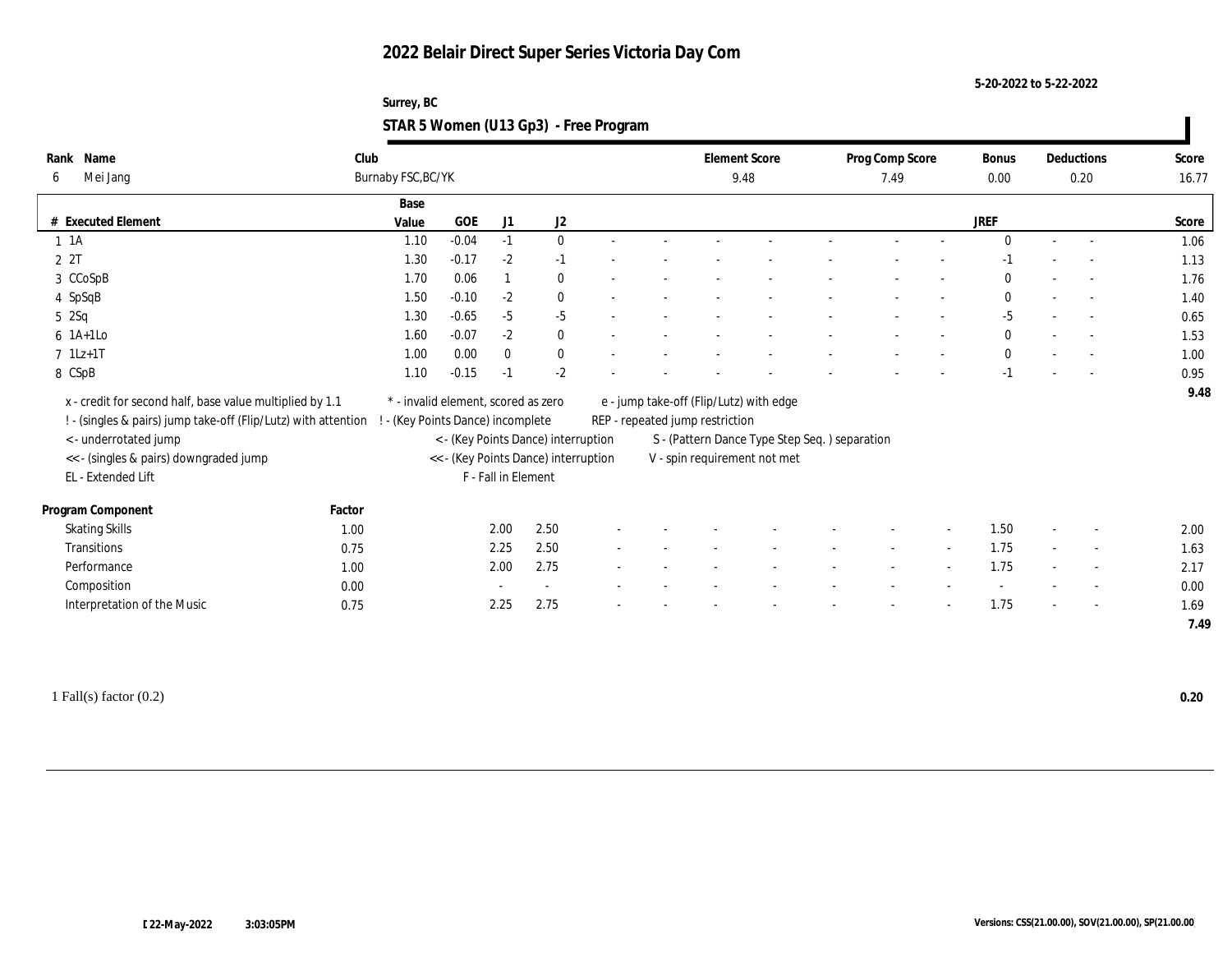**5-20-2022 to 5-22-2022**

### **Surrey, BC STAR 5 Women (U13 Gp3) - Free Program**

| Name<br>Rank                                                   | Club   |                                     |            |                     |                                      |        |                                 | <b>Element Score</b>                           | Prog Comp Score |        | Bonus        |        | Deductions               | Score |
|----------------------------------------------------------------|--------|-------------------------------------|------------|---------------------|--------------------------------------|--------|---------------------------------|------------------------------------------------|-----------------|--------|--------------|--------|--------------------------|-------|
| Evangeline Seto                                                |        | Connaught SC, BC/YK                 |            |                     |                                      |        |                                 | 9.08                                           | 7.86            |        | 0.00         |        | 0.20                     | 16.74 |
|                                                                |        | Base                                |            |                     |                                      |        |                                 |                                                |                 |        |              |        |                          |       |
| # Executed Element                                             |        | Value                               | <b>GOE</b> | J1                  | J2                                   |        |                                 |                                                |                 |        | <b>JREF</b>  |        |                          | Score |
| 1 CCoSpB                                                       |        | 1.70                                | $-0.28$    | $-1$                | $-3$                                 | $\sim$ |                                 |                                                | $\sim$          |        | $-1$         | $\sim$ | $\sim$                   | 1.42  |
| $2 \text{ 1A+1Lo}$                                             |        | 1.60                                | 0.00       | $\bf{0}$            | $\bf{0}$                             |        |                                 |                                                |                 |        | $\Omega$     |        |                          | 1.60  |
| 3 SpSqB                                                        |        | 1.50                                | 0.30       | $\overline{2}$      | 3                                    |        |                                 |                                                |                 |        |              |        |                          | 1.80  |
| $4$ 2S $<$                                                     |        | 0.40                                | $-0.20$    | $-5$                | $-5$                                 |        |                                 |                                                |                 |        | $-5$         |        | $\overline{a}$           | 0.20  |
| $5$ 1Lz+1T                                                     |        | 1.00                                | 0.02       |                     | $\bf{0}$                             |        |                                 |                                                |                 |        | $\mathbf{0}$ |        | $\sim$                   | 1.02  |
| $6$ 2Lo $<$                                                    |        | 1.36                                | $-0.45$    | $-3$                | $-3$                                 |        |                                 |                                                |                 |        | $-4$         |        | $\sim$                   | 0.91  |
| 7 1A                                                           |        | 1.10                                | $-0.11$    | $-1$                | $-1$                                 |        |                                 |                                                |                 |        | $-1$         |        |                          | 0.99  |
| 8 CSpB                                                         |        | 1.10                                | 0.04       |                     | $\mathbf{0}$                         |        |                                 |                                                |                 |        | $\mathbf{0}$ |        |                          | 1.14  |
| x - credit for second half, base value multiplied by 1.1       |        | * - invalid element, scored as zero |            |                     |                                      |        |                                 | e - jump take-off (Flip/Lutz) with edge        |                 |        |              |        |                          | 9.08  |
| ! - (singles & pairs) jump take-off (Flip/Lutz) with attention |        | - (Key Points Dance) incomplete     |            |                     |                                      |        | REP - repeated jump restriction |                                                |                 |        |              |        |                          |       |
| < - underrotated jump                                          |        |                                     |            |                     | < - (Key Points Dance) interruption  |        |                                 | S - (Pattern Dance Type Step Seq. ) separation |                 |        |              |        |                          |       |
| << - (singles & pairs) downgraded jump                         |        |                                     |            |                     | << - (Key Points Dance) interruption |        |                                 | V - spin requirement not met                   |                 |        |              |        |                          |       |
| EL - Extended Lift                                             |        |                                     |            | F - Fall in Element |                                      |        |                                 |                                                |                 |        |              |        |                          |       |
|                                                                |        |                                     |            |                     |                                      |        |                                 |                                                |                 |        |              |        |                          |       |
| Program Component                                              | Factor |                                     |            |                     |                                      |        |                                 |                                                |                 |        |              |        |                          |       |
| <b>Skating Skills</b>                                          | 1.00   |                                     |            | 2.25                | 2.25                                 |        |                                 |                                                |                 |        | 2.25         |        | $\overline{\phantom{a}}$ | 2.25  |
| Transitions                                                    | 0.75   |                                     |            | 2.00                | 2.25                                 |        |                                 |                                                | $\sim$          | $\sim$ | 1.75         | $\sim$ | $\sim$                   | 1.50  |
| Performance                                                    | 1.00   |                                     |            | 2.25                | 2.75                                 |        |                                 |                                                |                 | $\sim$ | 2.25         |        | $\overline{\phantom{a}}$ | 2.42  |
| Composition                                                    | 0.00   |                                     |            |                     | $\sim$                               |        |                                 |                                                |                 |        |              |        | $\overline{\phantom{a}}$ | 0.00  |
| Interpretation of the Music                                    | 0.75   |                                     |            | 2.25                | 2.50                                 |        |                                 |                                                |                 |        | 2.00         |        | $\sim$                   | 1.69  |
|                                                                |        |                                     |            |                     |                                      |        |                                 |                                                |                 |        |              |        |                          | 7.86  |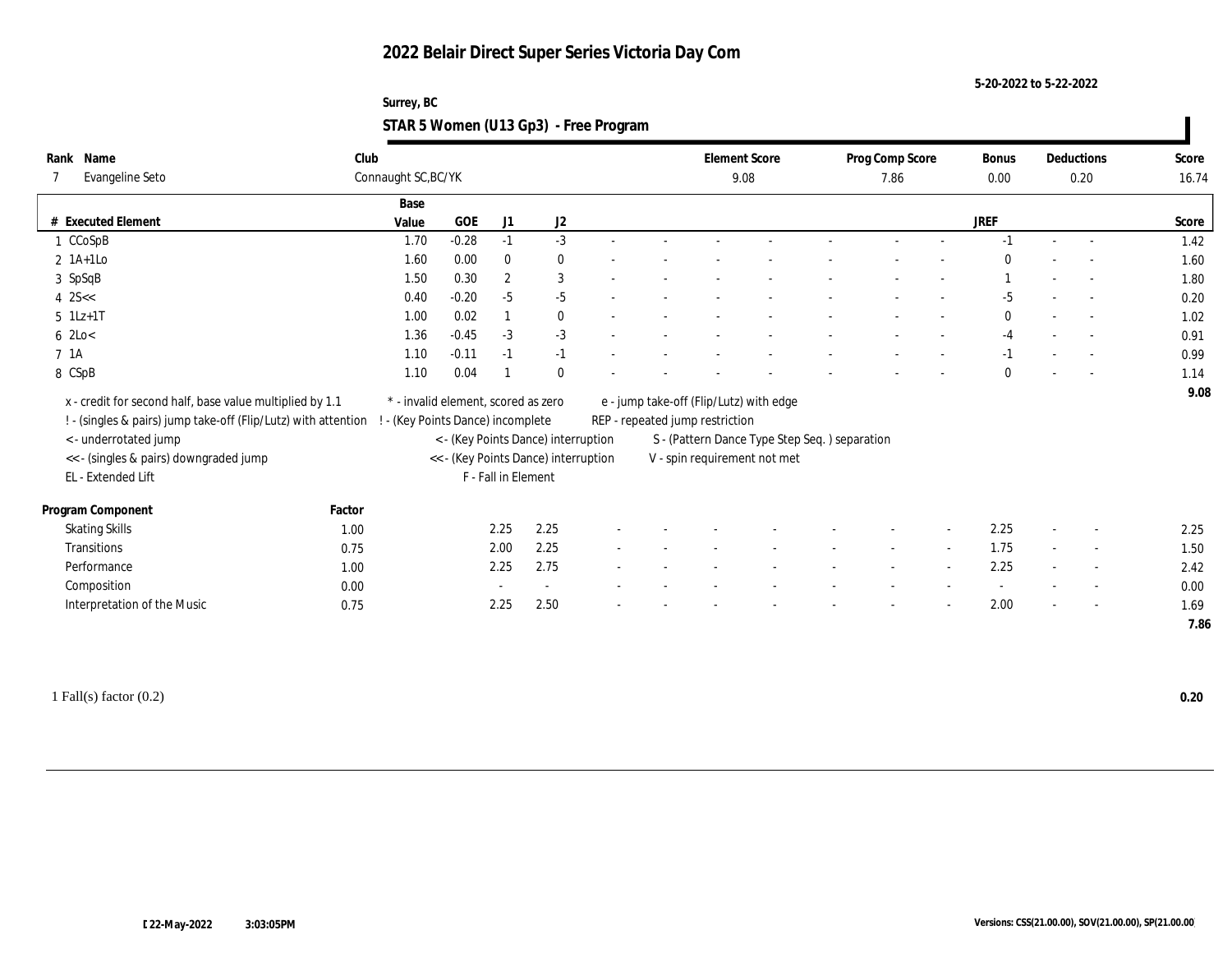**5-20-2022 to 5-22-2022**

### **Surrey, BC STAR 5 Women (U13 Gp3) - Free Program**

| Name<br>Rank                                                   | Club                |                                     |            |                     |                                      |  |                                 | <b>Element Score</b>                           | Prog Comp Score |        | Bonus        |        | Deductions               | Score |
|----------------------------------------------------------------|---------------------|-------------------------------------|------------|---------------------|--------------------------------------|--|---------------------------------|------------------------------------------------|-----------------|--------|--------------|--------|--------------------------|-------|
| Jaiden Keenan<br>8                                             | Coquitlam SC, BC/YK |                                     |            |                     |                                      |  |                                 | 8.49                                           | 7.85            |        | 0.00         |        | 0.20                     | 16.14 |
|                                                                |                     | Base                                |            |                     |                                      |  |                                 |                                                |                 |        |              |        |                          |       |
| # Executed Element                                             |                     | Value                               | <b>GOE</b> | J1                  | $\mathrm{J}2$                        |  |                                 |                                                |                 |        | <b>JREF</b>  |        |                          | Score |
| 1 SSpB                                                         |                     | 1.10                                | 0.00       | $\mathbf{0}$        | $\mathbf{0}$                         |  |                                 |                                                |                 |        | $\Omega$     | $\sim$ | $\sim$                   | 1.10  |
| 2 2S                                                           |                     | 1.30                                | $-0.17$    | $-2$                | $-1$                                 |  |                                 |                                                |                 |        | -1           |        |                          | 1.13  |
| $3 \; 1A+1T$                                                   |                     | 1.50                                | $-0.04$    | $-1$                | $\bf{0}$                             |  |                                 |                                                |                 |        | $\Omega$     |        |                          | 1.46  |
| $4$ 1Lz+1Lo                                                    |                     | 1.10                                | 0.00       | $\mathbf{0}$        | $\bf{0}$                             |  |                                 |                                                |                 |        | $\mathbf{0}$ |        | $\sim$                   | 1.10  |
| 5 CoSpB (V)                                                    |                     | 1.13                                | $-0.04$    |                     | $-2$                                 |  |                                 |                                                |                 |        | $\mathbf{0}$ |        | $\sim$                   | 1.09  |
| $6 \text{ } 2T <<$                                             |                     | 0.40                                | $-0.20$    | $-5$                | $-5$                                 |  |                                 |                                                |                 |        | $-5$         |        |                          | 0.20  |
| 7 SpSqB                                                        |                     | 1.50                                | $-0.15$    | $-1$                | $-1$                                 |  |                                 |                                                |                 |        | $-1$         |        |                          | 1.35  |
| 8 1 A                                                          |                     | 1.10                                | $-0.04$    | $-1$                | $\mathbf{0}$                         |  |                                 |                                                |                 |        | $\theta$     |        |                          | 1.06  |
| x - credit for second half, base value multiplied by 1.1       |                     | * - invalid element, scored as zero |            |                     |                                      |  |                                 | e - jump take-off (Flip/Lutz) with edge        |                 |        |              |        |                          | 8.49  |
| ! - (singles & pairs) jump take-off (Flip/Lutz) with attention |                     | ! - (Key Points Dance) incomplete   |            |                     |                                      |  | REP - repeated jump restriction |                                                |                 |        |              |        |                          |       |
| < - underrotated jump                                          |                     |                                     |            |                     | < - (Key Points Dance) interruption  |  |                                 | S - (Pattern Dance Type Step Seq. ) separation |                 |        |              |        |                          |       |
| << - (singles & pairs) downgraded jump                         |                     |                                     |            |                     | << - (Key Points Dance) interruption |  |                                 | V - spin requirement not met                   |                 |        |              |        |                          |       |
| EL - Extended Lift                                             |                     |                                     |            | F - Fall in Element |                                      |  |                                 |                                                |                 |        |              |        |                          |       |
|                                                                |                     |                                     |            |                     |                                      |  |                                 |                                                |                 |        |              |        |                          |       |
| Program Component                                              | Factor              |                                     |            |                     |                                      |  |                                 |                                                |                 |        |              |        |                          |       |
| <b>Skating Skills</b>                                          | 1.00                |                                     |            | 2.25                | 2.50                                 |  |                                 |                                                |                 |        | 2.50         |        |                          | 2.42  |
| Transitions                                                    | 0.75                |                                     |            | 2.00                | 2.25                                 |  |                                 |                                                |                 | $\sim$ | 2.25         |        | $\overline{\phantom{a}}$ | 1.63  |
| Performance                                                    | 1.00                |                                     |            | 2.25                | 2.00                                 |  |                                 |                                                |                 |        | 2.25         |        |                          | 2.17  |
| Composition                                                    | 0.00                |                                     |            |                     | $\sim$                               |  |                                 |                                                |                 |        |              |        | $\sim$                   | 0.00  |
| Interpretation of the Music                                    | 0.75                |                                     |            | 2.00                | 2.25                                 |  |                                 |                                                |                 |        | 2.25         |        | $\overline{a}$           | 1.63  |
|                                                                |                     |                                     |            |                     |                                      |  |                                 |                                                |                 |        |              |        |                          | 7.85  |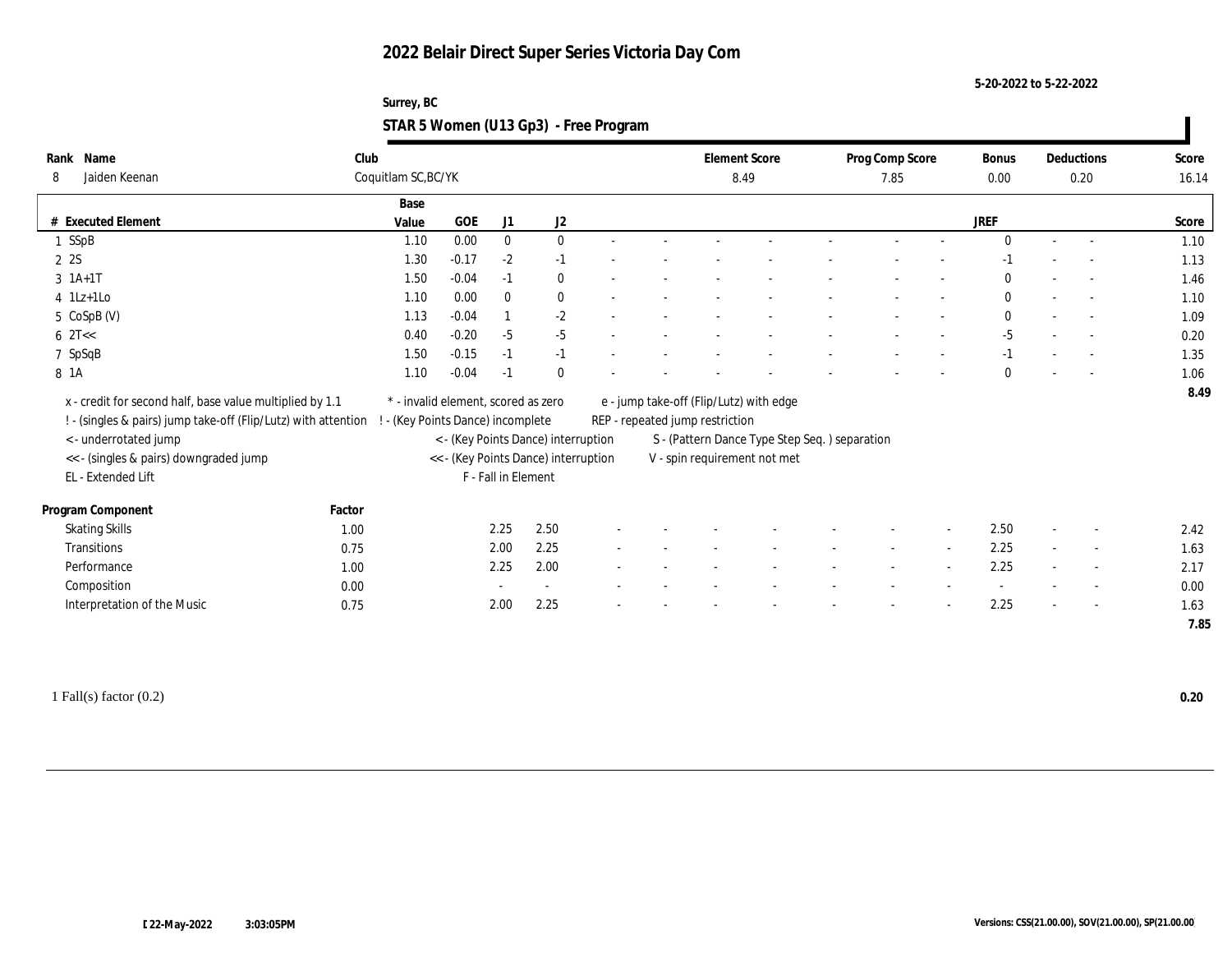**5-20-2022 to 5-22-2022**

| Name<br>Rank                                                   | Club   |                                     |            |                     |                                      |  |                                 | <b>Element Score</b>                           | Prog Comp Score |        | <b>Bonus</b> |                | Deductions               | Score |
|----------------------------------------------------------------|--------|-------------------------------------|------------|---------------------|--------------------------------------|--|---------------------------------|------------------------------------------------|-----------------|--------|--------------|----------------|--------------------------|-------|
| Allyson Cox<br>9                                               |        | Langley FSC, BC/YK                  |            |                     |                                      |  |                                 | 7.37                                           | 8.46            |        | $0.00\,$     |                | 0.00                     | 15.83 |
|                                                                |        | Base                                |            |                     |                                      |  |                                 |                                                |                 |        |              |                |                          |       |
| # Executed Element                                             |        | Value                               | <b>GOE</b> | J1                  | J2                                   |  |                                 |                                                |                 |        | <b>JREF</b>  |                |                          | Score |
| $1$ 1A+1Lo                                                     |        | 1.60                                | $-0.04$    | $-1$                | $\mathbf{0}$                         |  |                                 |                                                |                 |        | $\Omega$     | $\sim$         | $\sim$                   | 1.56  |
| $2 \; 1Lz+1T$                                                  |        | 1.00                                | $-0.02$    | $-1$                | $\bf{0}$                             |  |                                 |                                                |                 |        | $\Omega$     |                |                          | 0.98  |
| 3 CCoSpB                                                       |        | 1.70                                | 0.00       | $\mathbf{0}$        | $-1$                                 |  |                                 |                                                |                 |        |              |                | $\overline{\phantom{a}}$ | 1.70  |
| 4 SpSq                                                         |        | 0.00                                |            |                     |                                      |  |                                 |                                                |                 |        |              |                |                          | 0.00  |
| 5 1Lo                                                          |        | 0.50                                | 0.02       |                     | $\mathbf{0}$                         |  |                                 |                                                |                 |        | $\Omega$     |                | $\overline{a}$           | 0.52  |
| 6 1A                                                           |        | 1.10                                | 0.07       |                     | $\overline{1}$                       |  |                                 |                                                |                 |        | $\mathbf{0}$ |                |                          | 1.17  |
| $7 \, 25 <$                                                    |        | 0.40                                | $-0.13$    | $-4$                | $-3$                                 |  |                                 |                                                |                 |        | $-3$         |                | $\overline{\phantom{a}}$ | 0.27  |
| 8 SSpB                                                         |        | 1.10                                | 0.07       | $\overline{c}$      | $\mathbf{0}$                         |  |                                 |                                                |                 |        | $\mathbf{0}$ |                |                          | 1.17  |
| x - credit for second half, base value multiplied by 1.1       |        | * - invalid element, scored as zero |            |                     |                                      |  |                                 | e - jump take-off (Flip/Lutz) with edge        |                 |        |              |                |                          | 7.37  |
| ! - (singles & pairs) jump take-off (Flip/Lutz) with attention |        | - (Key Points Dance) incomplete     |            |                     |                                      |  | REP - repeated jump restriction |                                                |                 |        |              |                |                          |       |
| <- underrotated jump                                           |        |                                     |            |                     | < - (Key Points Dance) interruption  |  |                                 | S - (Pattern Dance Type Step Seq. ) separation |                 |        |              |                |                          |       |
| << - (singles & pairs) downgraded jump                         |        |                                     |            |                     | << - (Key Points Dance) interruption |  |                                 | V - spin requirement not met                   |                 |        |              |                |                          |       |
| EL - Extended Lift                                             |        |                                     |            | F - Fall in Element |                                      |  |                                 |                                                |                 |        |              |                |                          |       |
|                                                                |        |                                     |            |                     |                                      |  |                                 |                                                |                 |        |              |                |                          |       |
| Program Component                                              | Factor |                                     |            |                     |                                      |  |                                 |                                                |                 |        |              |                |                          |       |
| <b>Skating Skills</b>                                          | 1.00   |                                     |            | 2.50                | 2.50                                 |  |                                 |                                                |                 |        | 2.50         | $\overline{a}$ | $\overline{\phantom{a}}$ | 2.50  |
| Transitions                                                    | 0.75   |                                     |            | 2.25                | 2.25                                 |  |                                 |                                                | $\sim$          | $\sim$ | 2.25         | $\sim$         | $\sim$                   | 1.69  |
| Performance                                                    | 1.00   |                                     |            | 2.50                | 2.75                                 |  |                                 |                                                |                 | $\sim$ | 2.50         |                | $\overline{\phantom{a}}$ | 2.58  |
| Composition                                                    | 0.00   |                                     |            |                     |                                      |  |                                 |                                                |                 |        |              |                | $\overline{\phantom{a}}$ | 0.00  |
| Interpretation of the Music                                    | 0.75   |                                     |            | 2.00                | 2.50                                 |  |                                 |                                                |                 |        | 2.25         |                | $\overline{\phantom{a}}$ | 1.69  |
|                                                                |        |                                     |            |                     |                                      |  |                                 |                                                |                 |        |              |                |                          | 8.46  |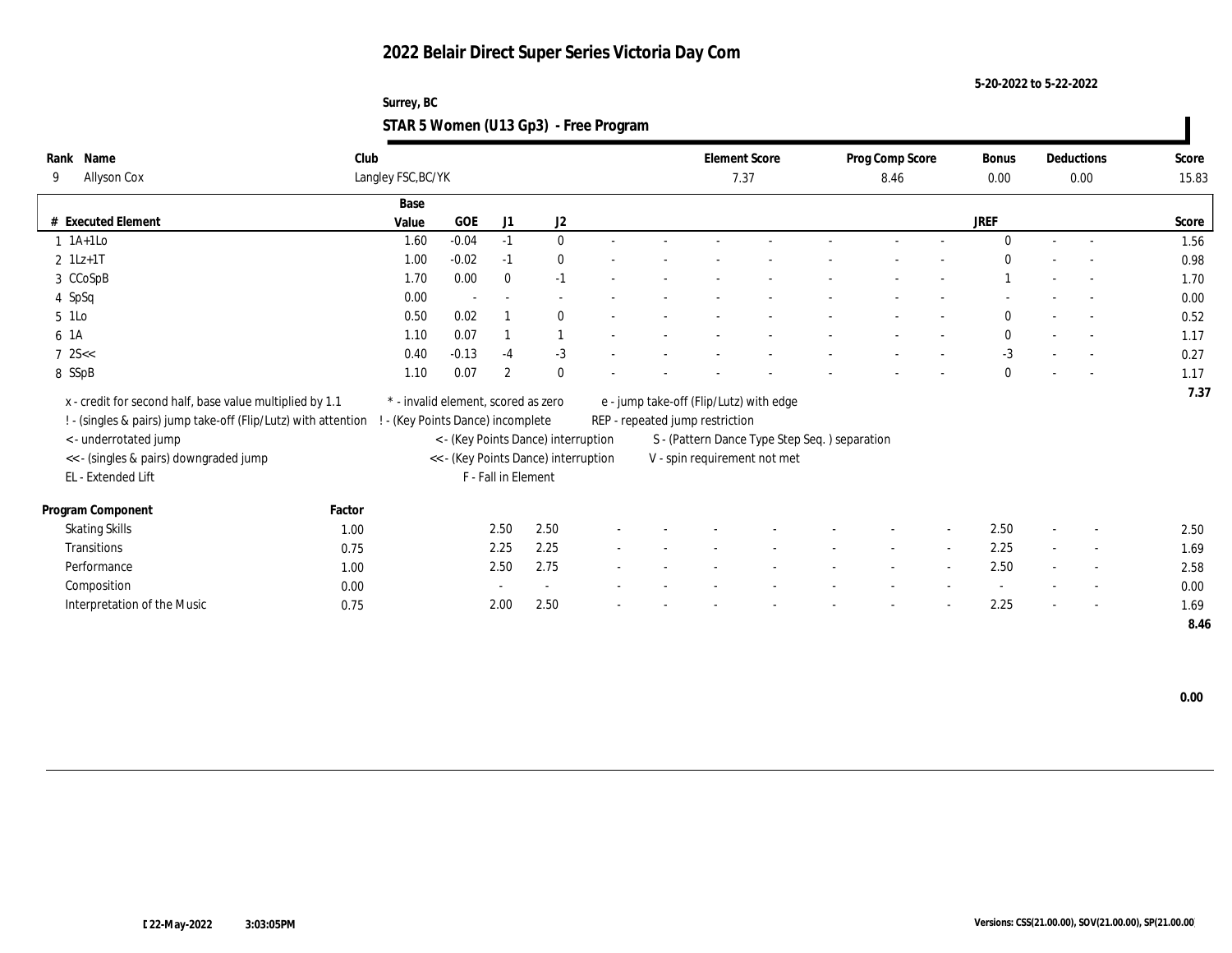**5-20-2022 to 5-22-2022**

#### **Surrey, BC STAR 5 Women (U13 Gp3) - Free Program**

| Name<br>Rank                                                   | Club   |                                     |         |                     |                                      |  |                                 | <b>Element Score</b>                           | Prog Comp Score          |                          | <b>Bonus</b> |        | Deductions               | Score |
|----------------------------------------------------------------|--------|-------------------------------------|---------|---------------------|--------------------------------------|--|---------------------------------|------------------------------------------------|--------------------------|--------------------------|--------------|--------|--------------------------|-------|
| Alondra Colinares<br>10                                        |        | Champs ISC of BC, BC/YK             |         |                     |                                      |  |                                 | 6.31                                           | 7.57                     |                          | $0.00\,$     |        | 0.00                     | 13.88 |
|                                                                |        | Base                                |         |                     |                                      |  |                                 |                                                |                          |                          |              |        |                          |       |
| # Executed Element                                             |        | Value                               | GOE     | J1                  | J2                                   |  |                                 |                                                |                          |                          | <b>JREF</b>  |        |                          | Score |
| $1$ $1\mathrm{Lz}$                                             |        | 0.60                                | 0.04    |                     |                                      |  |                                 |                                                |                          |                          | $\Omega$     |        | $\sim$                   | 0.64  |
| 2 CSp                                                          |        | 0.00                                |         |                     |                                      |  |                                 |                                                |                          |                          |              |        |                          | 0.00  |
| 3 SpSqB                                                        |        | 1.50                                | 0.15    |                     |                                      |  |                                 |                                                |                          |                          |              |        |                          | 1.65  |
| $4 1A+1T$                                                      |        | 1.50                                | $-0.04$ | $\mathbf{0}$        | $\bf{0}$                             |  |                                 |                                                |                          |                          | -1           |        |                          | 1.46  |
| 5 2S                                                           |        | 1.30                                | 0.00    | $\mathbf{0}$        | $\bf{0}$                             |  |                                 |                                                | $\overline{\phantom{a}}$ |                          | $\mathbf{0}$ | $\sim$ | $\sim$                   | 1.30  |
| 6 2T                                                           |        | 1.30                                | $-0.04$ | $-1$                | $\bf{0}$                             |  |                                 |                                                |                          |                          | $\mathbf{0}$ |        | $\sim$                   | 1.26  |
| 7 CoSp                                                         |        | 0.00                                |         |                     |                                      |  |                                 |                                                |                          |                          |              |        | $\overline{\phantom{a}}$ | 0.00  |
| x - credit for second half, base value multiplied by 1.1       |        | * - invalid element, scored as zero |         |                     |                                      |  |                                 | e - jump take-off (Flip/Lutz) with edge        |                          |                          |              |        |                          | 6.31  |
| ! - (singles & pairs) jump take-off (Flip/Lutz) with attention |        | - (Key Points Dance) incomplete     |         |                     |                                      |  | REP - repeated jump restriction |                                                |                          |                          |              |        |                          |       |
| <- underrotated jump                                           |        |                                     |         |                     | < - (Key Points Dance) interruption  |  |                                 | S - (Pattern Dance Type Step Seq. ) separation |                          |                          |              |        |                          |       |
| << - (singles & pairs) downgraded jump                         |        |                                     |         |                     | << - (Key Points Dance) interruption |  |                                 | V - spin requirement not met                   |                          |                          |              |        |                          |       |
| EL - Extended Lift                                             |        |                                     |         | F - Fall in Element |                                      |  |                                 |                                                |                          |                          |              |        |                          |       |
|                                                                |        |                                     |         |                     |                                      |  |                                 |                                                |                          |                          |              |        |                          |       |
| Program Component                                              | Factor |                                     |         |                     |                                      |  |                                 |                                                |                          |                          |              |        |                          |       |
| <b>Skating Skills</b>                                          | 1.00   |                                     |         | 2.25                | 2.50                                 |  |                                 |                                                |                          |                          | 2.25         |        | $\overline{\phantom{a}}$ | 2.33  |
| Transitions                                                    | 0.75   |                                     |         | 2.00                | 2.75                                 |  |                                 |                                                | $\overline{\phantom{a}}$ | $\overline{\phantom{a}}$ | 1.75         | $\sim$ | $\overline{\phantom{a}}$ | 1.63  |
| Performance                                                    | 1.00   |                                     |         | 2.25                | 2.25                                 |  |                                 |                                                |                          |                          | 2.00         |        | $\overline{\phantom{a}}$ | 2.17  |
| Composition                                                    | 0.00   |                                     |         |                     | $\sim$                               |  |                                 |                                                |                          |                          |              |        | $\overline{\phantom{a}}$ | 0.00  |
| Interpretation of the Music                                    | 0.75   |                                     |         | 2.00                | 2.25                                 |  |                                 |                                                |                          |                          | 1.50         |        | $\overline{\phantom{a}}$ | 1.44  |
|                                                                |        |                                     |         |                     |                                      |  |                                 |                                                |                          |                          |              |        |                          | 7.57  |

 $\mathbf{I}$